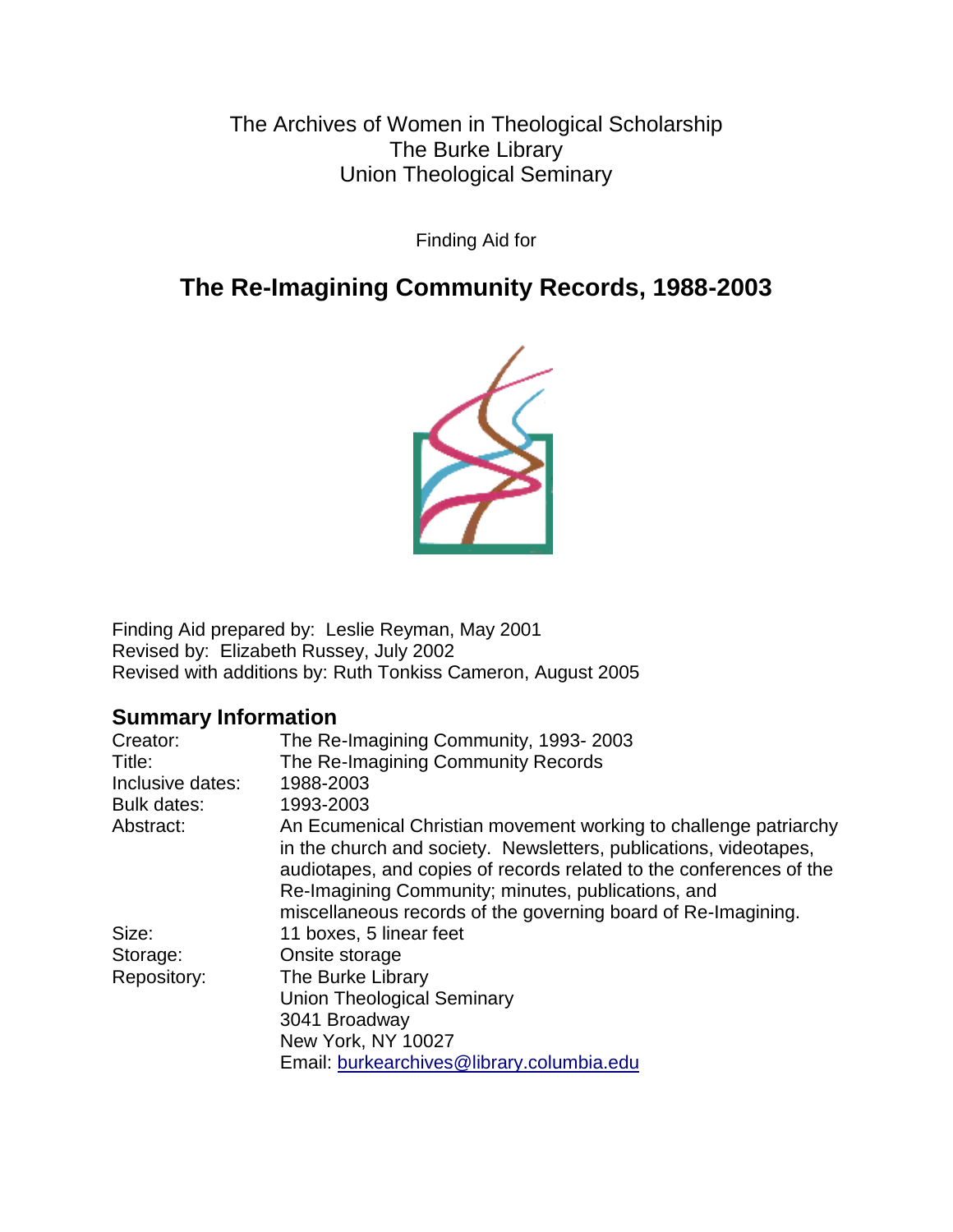# **Administrative Information**

| Provenance:                | The Re-Imagining Community donated its records to the Archives<br>of Women in Theological Scholarship in 1999. Subsequent<br>donations of material were made in 2001 - 2005.                                                                                                                                                                                                                            |
|----------------------------|---------------------------------------------------------------------------------------------------------------------------------------------------------------------------------------------------------------------------------------------------------------------------------------------------------------------------------------------------------------------------------------------------------|
| Access:                    | Archival papers are available to registered readers for consultation<br>by appointment only. Please contact archives staff by email to<br>burkearchives@library.columbia.edu, or by postal mail to The<br>Burke Library address on page 1, as far in advance as possible<br>Burke Library staff is available for inquiries or to request a<br>consultation on archival or special collections research. |
|                            | Access restrictions: Some files in Series III concerning conference registrations and<br>scholarship applications are restricted until 2018. The majority of<br>series IV, with the exception of published items, is also restricted<br>until 2018. The remainder of the collection is unrestricted.                                                                                                    |
| <b>Preferred Citation:</b> | item, folder title, box number, The Re-Imagining Community<br>Records, Archives of Women in Theological Scholarship, Burke<br><b>Library at Union Theological Seminary</b>                                                                                                                                                                                                                              |

# **Organizational History**

The Re-Imagining Community is a grassroots, ecumenical movement that was organized to challenge what it sees as a patriarchal church hierarchy, promoting justice and equality in the church and society as a whole. The Community centered in Minneapolis, Minnesota, calls for the revitalization of the Christian church.

The Re-Imagining Community is an outgrowth of a "global theological colloquium" held in November 1993 in Minneapolis, Minnesota that gathered women, scholars, and church leaders together to address the goals of the World Council of Churches report, *Ecumenical Decade: Churches in Solidarity with Wome*n. Mary Ann Lundy, who worked in the national office of the Presbyterian Church, first had the idea to hold the conference five years earlier in 1988. As Lundy began to garner support for her plan, a group of women at a retreat in Minnesota chose the name "re-imagining," trying to capture the idea of a new image in the church. A group of nearly 150 volunteers, both clergy and laypersons, worked together to plan, produce and implement the Re-Imagining Conference. It drew 2,200 people from around the world. The conference was sponsored by the Minnesota, Greater Minneapolis, and St. Paul Area Councils of Churches and supported partially with funds from several denominations.

In 1993 the *Christian Century* listed the heightened involvement of women in the church as one of the top ten religious stories of the year. Unfortunately, the Re-Imagining movement encountered hostility and backlash from groups within several denominations, including the United Methodist Church and the Presbyterian Church (USA). They, and other conservative critics, charged that the conference was heretical and sought to prevent church funds from supporting any further Re-Imagining activities. The PCUSA called for the resignation of Mary Ann Lundy in 1994.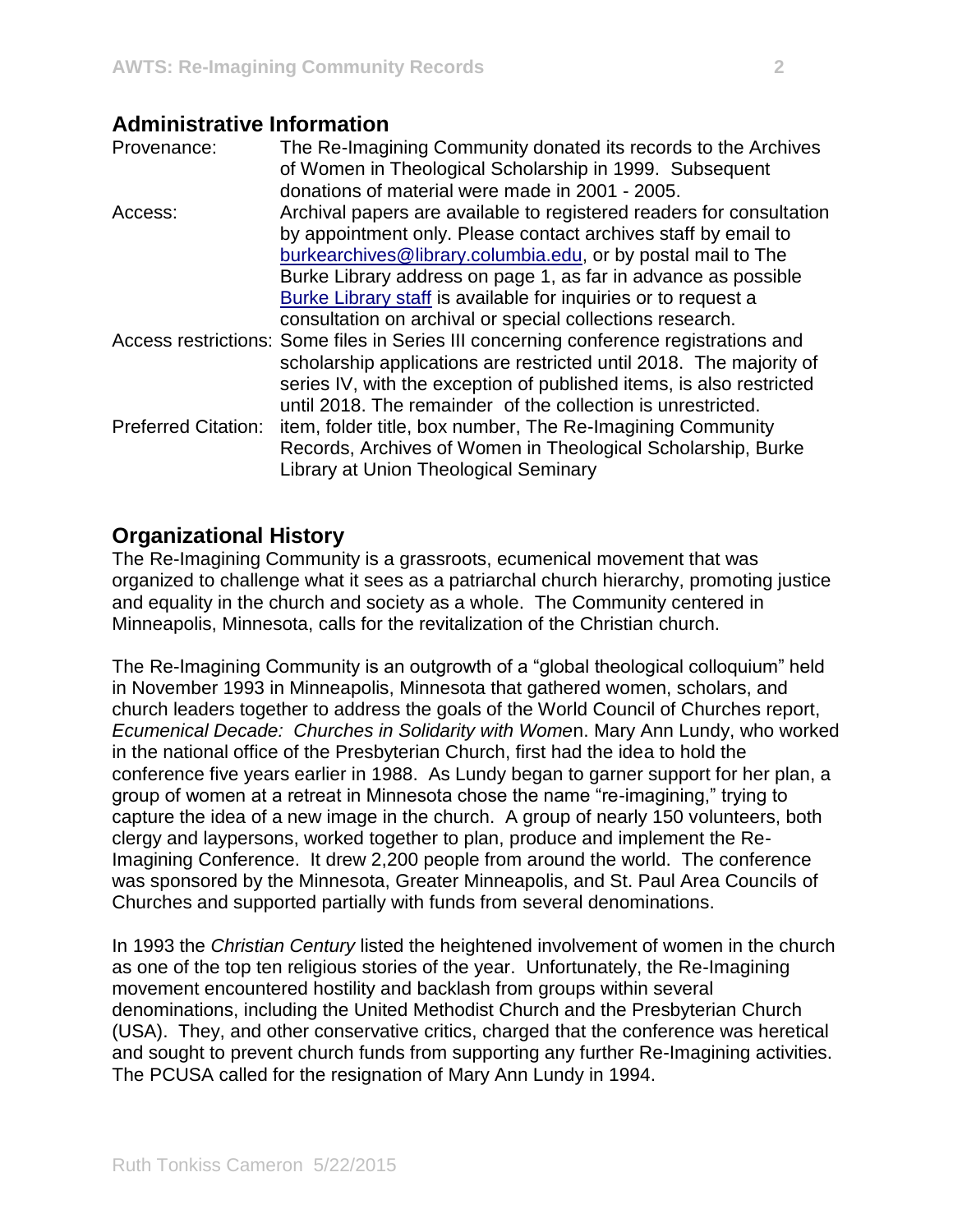Ironically, it was these actions that sparked the call to continue the Re-Imagining experience. In February 1994, nine women friends met and drafted a statement to the press, "A Time of Hope, A Time of Threat." Over 800 endorsements followed. After a number of discussions and debates, in September 1994, the Re-Imagining Community was incorporated with a coordinating council of lay and clergy volunteers to continue the work begun in 1993. Using quarterly newsletters and regular e-newsletter services to keep in touch, major conferences were held.

At the "Gathering" in 2003 over the future of Re-Imagining, it was decided that the organization had achieved its aims and was no longer needed. Because of declining membership, the Re-Imagining Community disbanded in 2003, although email support was still to continue. In an article in the final Re-Imagining e-newsletter, former Re-Imagining members were encouraged to connect to the organization "WATER".

# **Collection Scope and Content Note**

The records of the Re-Imagining Community consist of organizational newsletters and other publications; audio and videotapes of conferences; copies of minutes, financial records, and correspondence, with collected responses to the 1993 conference. The collection is organized into four series:

- Series I: Publications, 1994-2003 (1 box, 0.5 lin. ft.) This series consists of the Quarterly Newsletter, arranged chronologically and miscellaneous other publications.
- Series II: Audio and Video, 1993-1998 (2 boxes, 0.75 lin. ft.) Many of the sessions and speeches given at Re-Imagining Conferences were recorded on audiotape. This series contains 47 cassette tapes from various conferences and two videocassettes. There was no conference held in 1997. Arrangement is chronological.
- Series III: Re-Imagining Event, 1988-2003 (3 boxes 1.5 lin. ft.) This series consists of copies of organizational records pertaining to various aspects of the annual conference. It includes financial information, meeting minutes, correspondence, and program material. Arrangement is chronological and then topical within conference.

**Access to files concerning conference registrations and scholarship applications is restricted until 2018.**

• Series IV: Administrative Records, 1994-2003 (5 boxes, 2.25 lin. ft.) This series consists copies of the general files, including correspondence, newspaper clippings, brochures, and committee minutes, of the Re-Imagining Community. The majority of the records concern the Coordinating Council, the governing body of Re-Imagining. Arrangement is topical by folder heading. Of particular interest in this series are the press, personal and denominational papers responding to the 1993 Re-Imagining conference. Arrangement is by title for journals and clippings and by date for responses from participants' and other denominational circulars, resolutions or correspondence.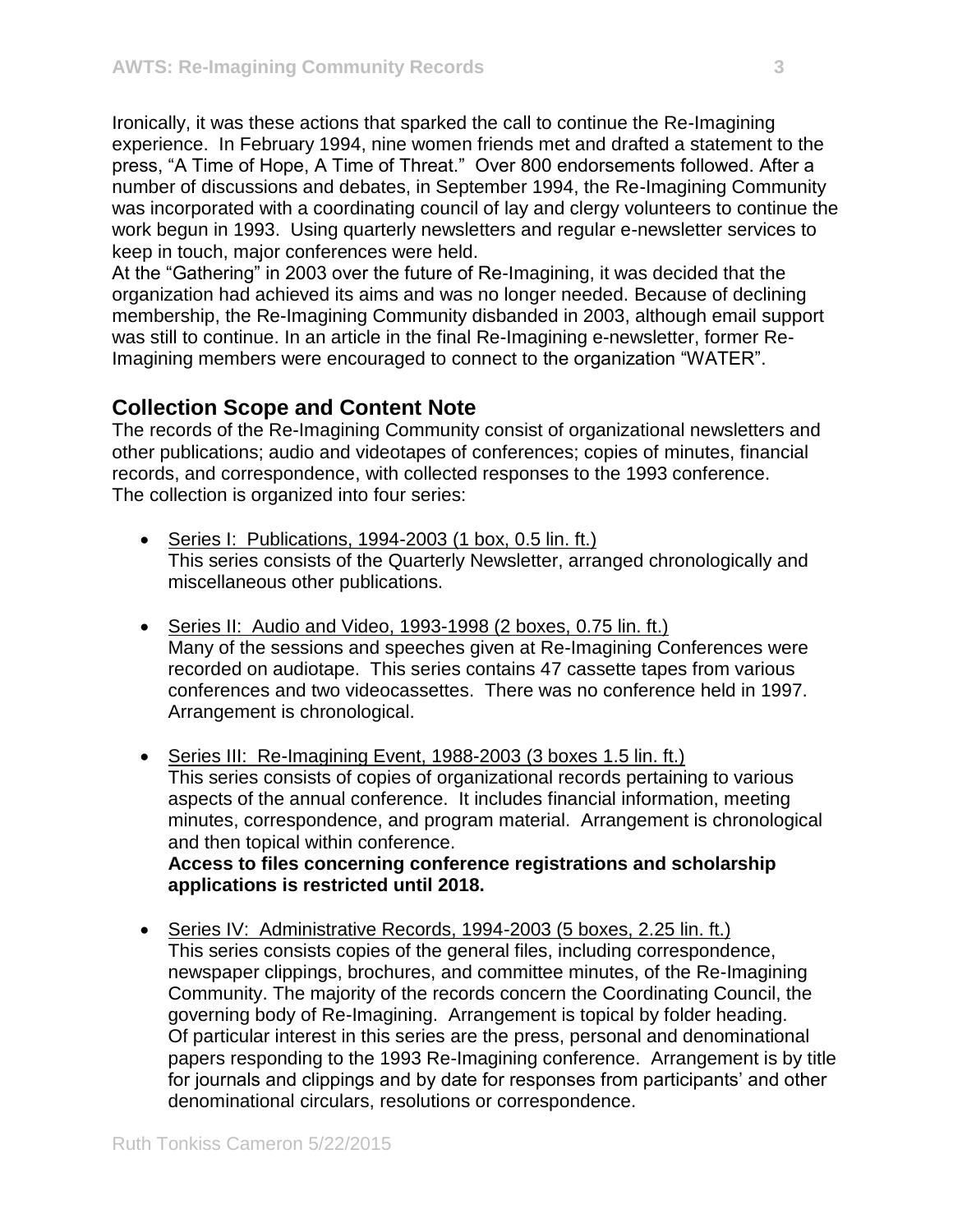# **The majority of this series, with the exception of published items, is restricted until 2018.**

# **Processing**

Folded materials were flattened. Newspaper clippings were photocopied on acid free paper. Staples, rubber bands, and metal clips were removed and replaced with plastic clips. All materials were placed in acid-free folders and boxes.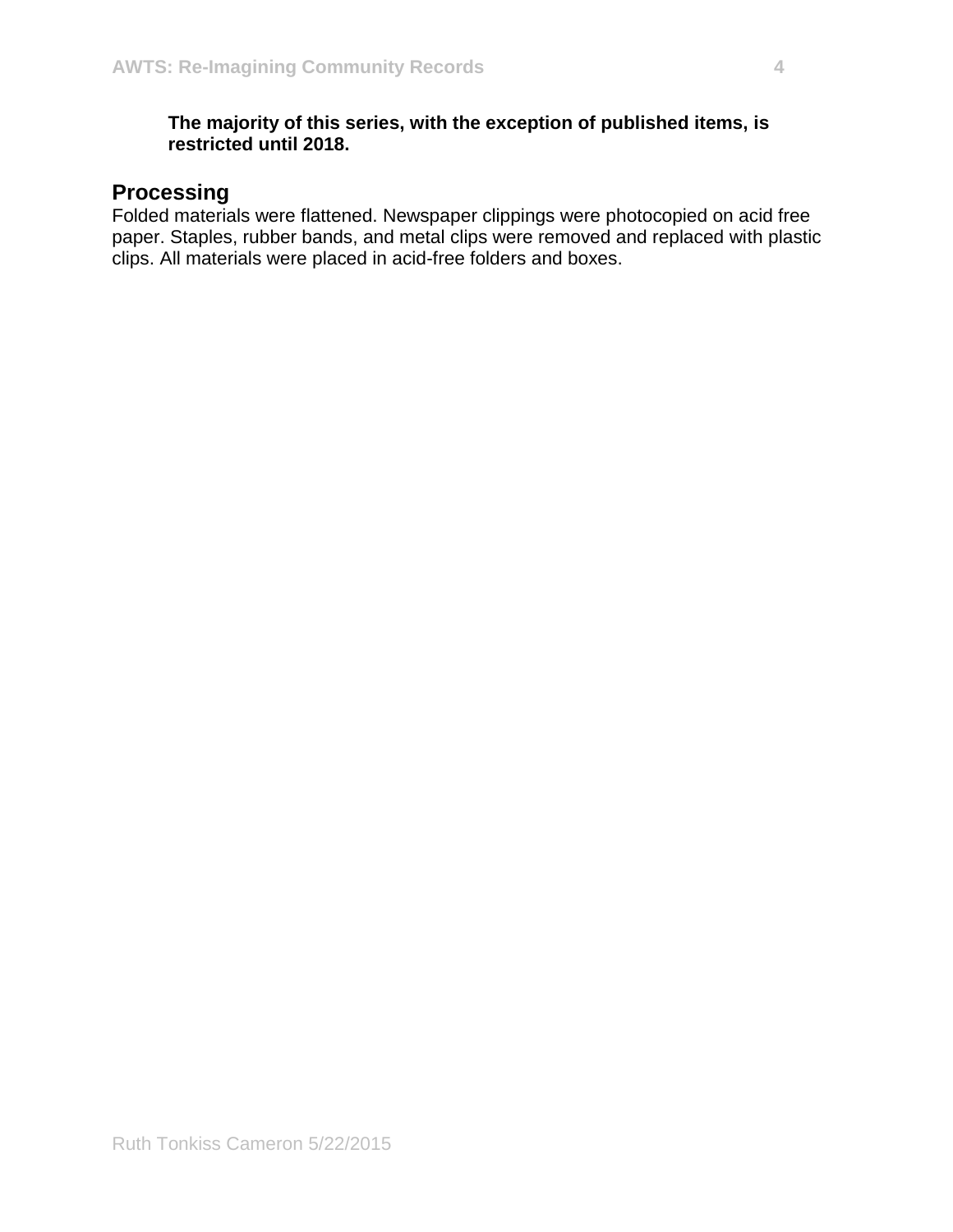# **Contents List**

#### Series I: Publications

Box 1

*Re-Imagining*: Quarterly Newsletter [1994-2000, 2003] "Re-Imagining God…Community…the Church" in *Church and Society* [1994] *Re-Membering and Re-Imagining*, edited by Nancy J. Berneking and Pamela Carter Joern [1995] *Made in Her Image: Exploring New Perspectives in the Bible and Christian History*: Facilitator Guide [1997]; Participant Resource Book [1997] *Bring the Feast: Songs from the Re-Imagining Community* [1998] *Re-Imagining Journal* [2000] *Bless Sophia: Worship, ritual and litany of the R-Imagining Community,* book & Word files on two diskettes [2003]

#### Series II: Audio/Video

Box 1 Audio

Re-Imagining Conference 1993 (24 cassettes) 1994 (3 cassettes) 1995 (6 cassettes) 1996 (6 cassettes) 1998 (15 cassettes) 2003 (3 cassettes)

### Box 2 Video

Responses to 1993 conference

1994 General Assembly Report concerning Re-Imagining Conference 1994 Ted Koppel (Nightline); MacNeil/Lehrer

### Series III: Re-Imagining Event

# **\*Access to files concerning conference registrations and scholarship applications is restricted until 2018.**

Box 1

*Ecumenical Decade: Churches in Solidarity with Women,* 1993 Conference Steering committee minutes [1988-1993] (3f) Arrangements [1992-3] Daily conference newsletter [1993] Evaluations and thank-you letters [1994] Name lists of participants [1993] Program [1993] Publicity [1993 - 4] Speakers' correspondence [1991-3] (3f) *For responses to this conference, See Series IV: Administrative Records, Boxes 1 - 3*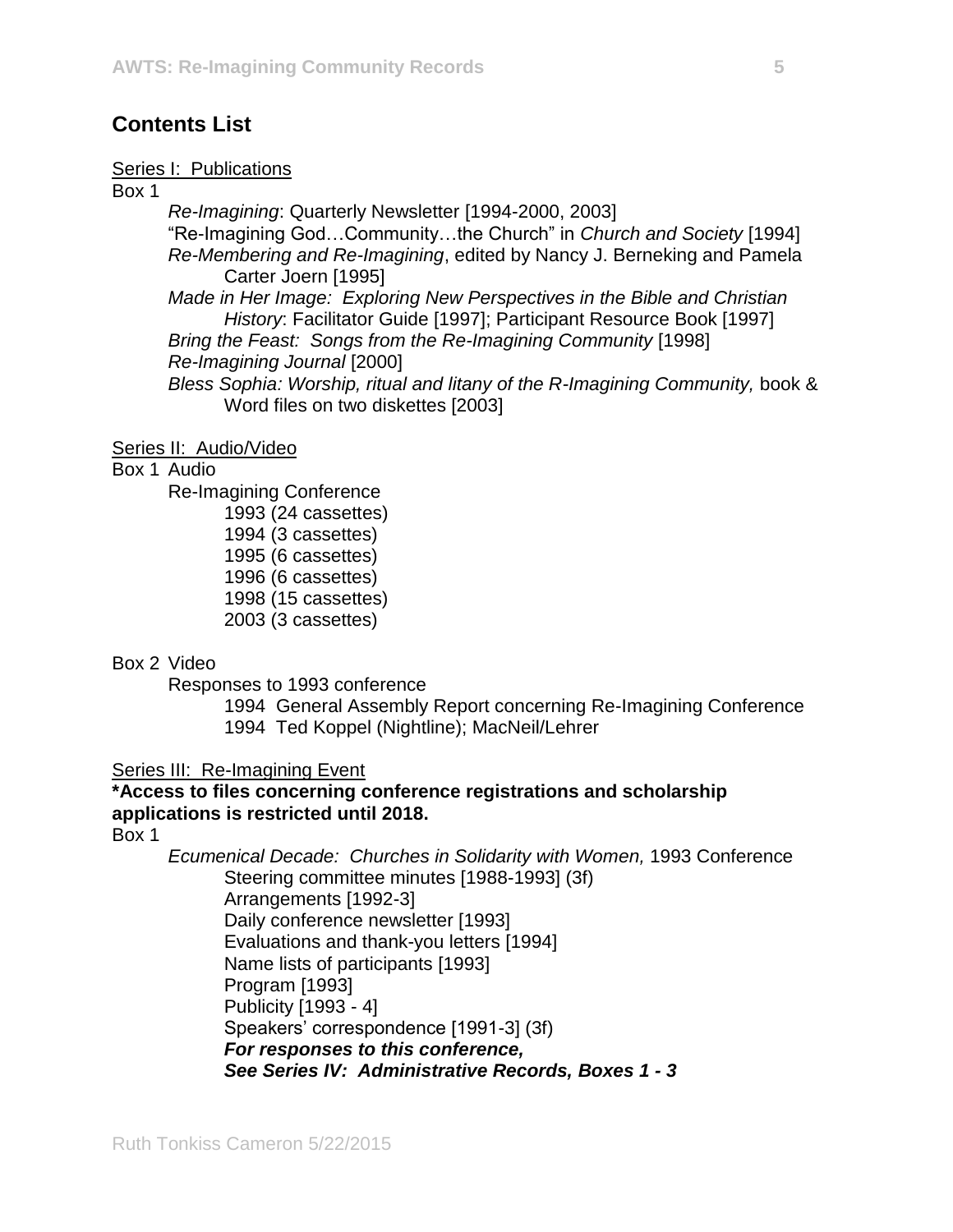#### Series III: Re-Imagining Event (cont'd)

## Box 2

*Re-Imagining: Jesus, Christ, and Us,* 1994 Conference Evaluations [1994] Program [1994] Publicity [1994] \*Registration [1994] Restricted until 2018 *Soundings: Re-Imagining the Word*, 1995 Conference Budget [1994-1995] Correspondence [1995] **Committees** Quest group [1995] (2f) Program Committee [1995] Evaluations and Thank-you letters [1995] Program [1995] Publicity [1995] \*Registration [1995] Restricted until 2018 Volunteers [1995] Worship [1995] *Naming, Claiming, and Re-Imagining Power*, 1996 Conference **Committees** Arrangements [1996] Membership/publicity [1996] Program Committee [1996] Public Relations [1996] Quest [1995-1996] Ritual [1996] Evaluations [1996] Program [1996] Publicity [1996] (3f) \*Registration, R - Z [1996] Restricted until 2018

#### Box 3

*Re-Imagining Revival*, 1998 Conference **Committees** Arrangements [1996-1998] Fundraising [1998] Planning ("Flow Committee") [1997-1998] Evaluations [1998] Exhibitors [1998] Program [1998] Publicity [1997-1998] (3f) \*Registration [1998] Restricted until 2018 \*Scholarships [1998] Restricted until 2018 Speakers [1997-1998] Volunteers [1998]